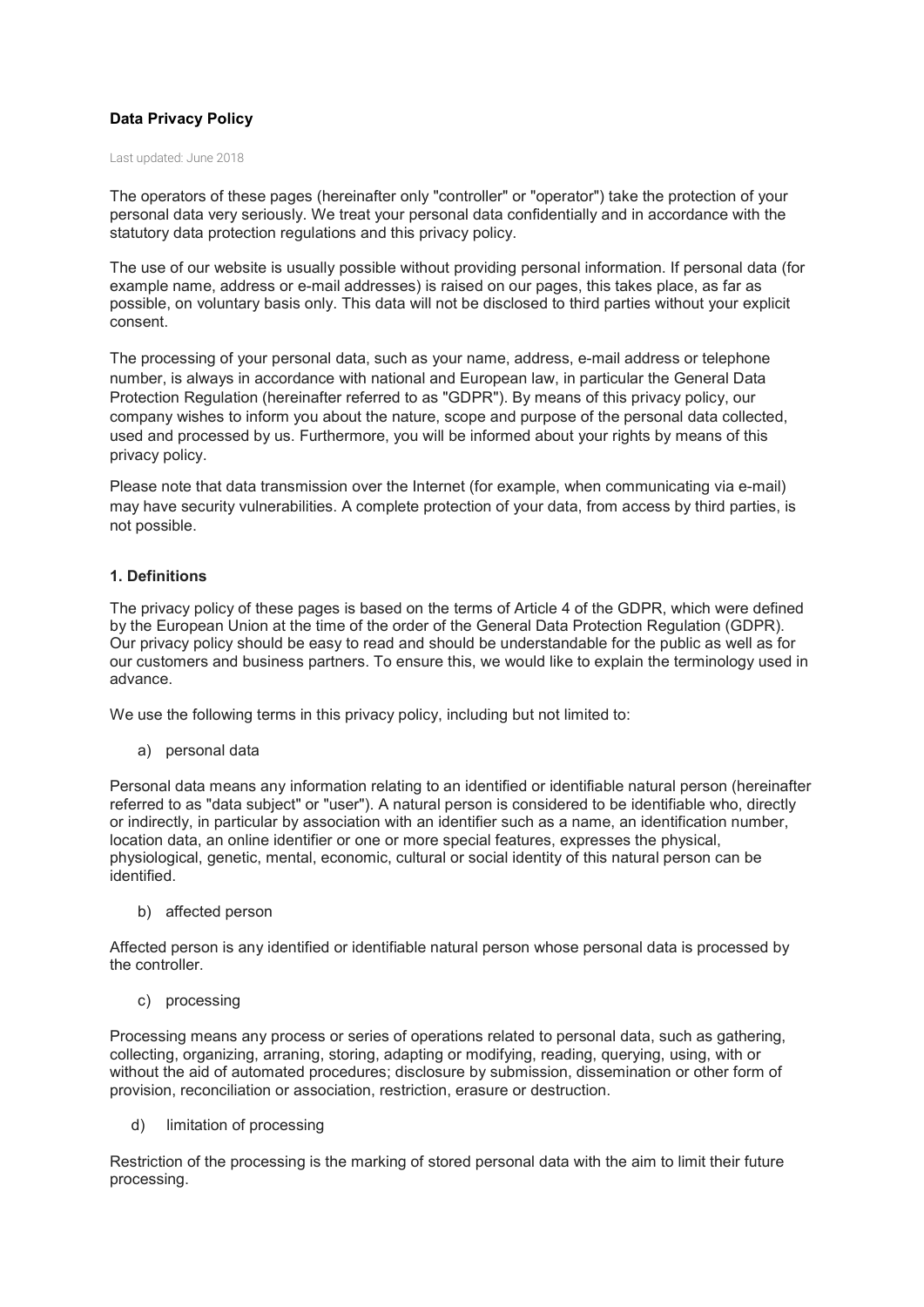e) profiling

Profiling is any kind of automated processing of personal data that consists of using that personal information to evaluate certain personal aspects relating to a natural person, in particular aspects relating to job performance, economic situation, health, personal preferences, interests, reliability, behavior, whereabouts or relocation of that natural person.

f) pseudonymisation

Pseudonymisation is the processing of personal data in such a way that personal data can no longer be attributed to a specific data subject without the need for additional information, provided that such additional information is kept separate and subject to technical and organizational measures to ensure that the personal data not assigned to an identified or identifiable natural person.

g) controller or person in charge of controlling

The controller or person in charge of controlling is the natural or legal person, public authority, agency or body that, alone or in concert with others, decides on the purposes and means of processing personal data. Where the purposes and means of such processing are determined by Union law or the law of the Member States, the controller or the specific criteria for his designation may be provided under Union or national law.

h) processor

The processor is a natural or legal person, public authority, agency or other body that processes personal data on behalf of the controller.

i) recipient

Recipient is a natural or legal person, public authority, agency or other body to whom Personal Data is disclosed, whether or not it is a third party. However, authorities which may receive personal data under Union or national law in connection with a particular mission are not considered as beneficiaries.

j) third parties

Third is a natural or legal person, public authority, agency or body other than the data subject, the controller, the processor and the persons authorized under the direct responsibility of the controller or the processor to process the personal data.

k) consent

Consent is any voluntarily given and unambiguously expressed in the form of a statement or other unambiguous confirmatory act by the data subject for the particular case, by which the data subject indicates that they consent to the processing of the personal data concerning him / her is.

# 2. Rights of the user

It is also our intention to make you aware of the rights that you have under GDPR with regard to the processing of your data:

a) Right to confirm (Article 15 (1) GDPR)

Each data subject has the right to ask the person responsible for a confirmation of the processing of the personal data concerned. If an affected person wishes to make use of this confirmation right, they may at any time turn to the address given in the imprint or this data protection declaration or contact another employee of the person in charge.

b) Right to information (Article 15 (1) and (3) GDPR)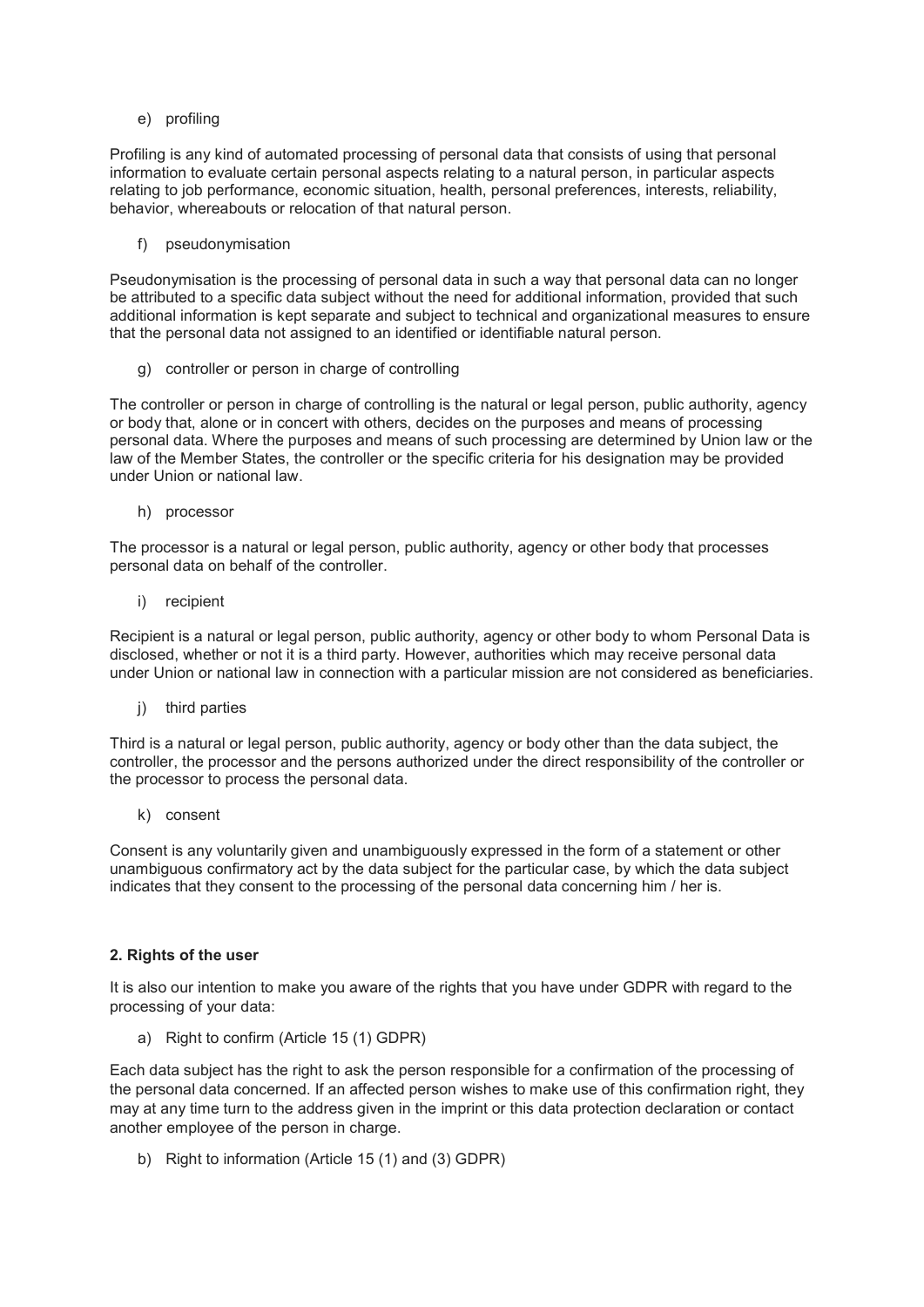Each person (user) affected by the processing of personal data has the right to receive free information from the person responsible about the personal data stored about him and a copy of this information at any time. Furthermore, the responsible person has to inform the person concerned about the following information:

the processing purposes

- the categories of personal data being processed
- the recipients or categories of recipients to whom the personal data have been disclosed or are still being disclosed, in particular to recipients in third countries or to international organizations
- if possible, the planned duration for which the personal data will be stored or, if that is not possible, the criteria for determining that duration
- the right of rectification or erasure of the personal data concerning them or restriction of processing by the controller or a right to object to such processing
- the existence of a right of appeal to a supervisory authority
- if the personal data are not collected from the data subject: all available information on the source of the data
- the existence of automated decision-making, including profiling, in accordance with Article 22 (1) and (4) of the GDPR and - at least in these cases - meaningful information on the logic involved and the scope and intended impact of such processing on the data subject

In addition, the data subject has a right of access as to whether personal data has been transmitted to a third country or to an international organization. If that is the case, then the data subject has the right to obtain information about the appropriate guarantees in connection with the transfer.

c) Right to rectification (Art. 16 GDPR)

Any person affected by the processing of personal data is entitled to demand the immediate correction of incorrect personal data concerning them. Furthermore, the data subject has the right to request the completion of incomplete personal data, including by means of a supplementary declaration, taking into account the purposes of the processing.

d) Right to cancellation (right to be forgotten) (Art. 17 GDPR)

Any person affected by the processing of personal data shall have the right to require the controller to immediately delete the personal data concerning him, provided that one of the following reasons is satisfied and the processing is not required:

- The personal data has been collected or otherwise processed for such purposes for which they are no longer necessary.
- The person concerned revokes the consent on which the processing was based on Article 6 (1) (a) of the GDPR or Article 9 (2) (a) of the GDPR and lacks any other legal basis for the processing.
- The data subject submits an objection to the processing pursuant to Art. 21 (1) GDPR, and there are no legitimate reasons for the processing, or the data subject appeals pursuant to Art. 21 (2) GDPR the processing.
- The personal data were processed unlawfully.
- The deletion of personal data is required to fulfill a legal obligation under Union or national law to which the controller is subject.
- The personal data were collected in relation to information society services offered pursuant to Art. 8 (1) GDPR.

If the personal data has been made public by the person responsible and if our company is responsible for deleting personal data as the person responsible pursuant to Art. 17 (1) DS-GVO, the person responsible shall take appropriate measures, including technical ones, taking into account the available technology and the implementation costs. to inform other data controllers processing the published personal data that the data subject has requested that these other data controllers delete all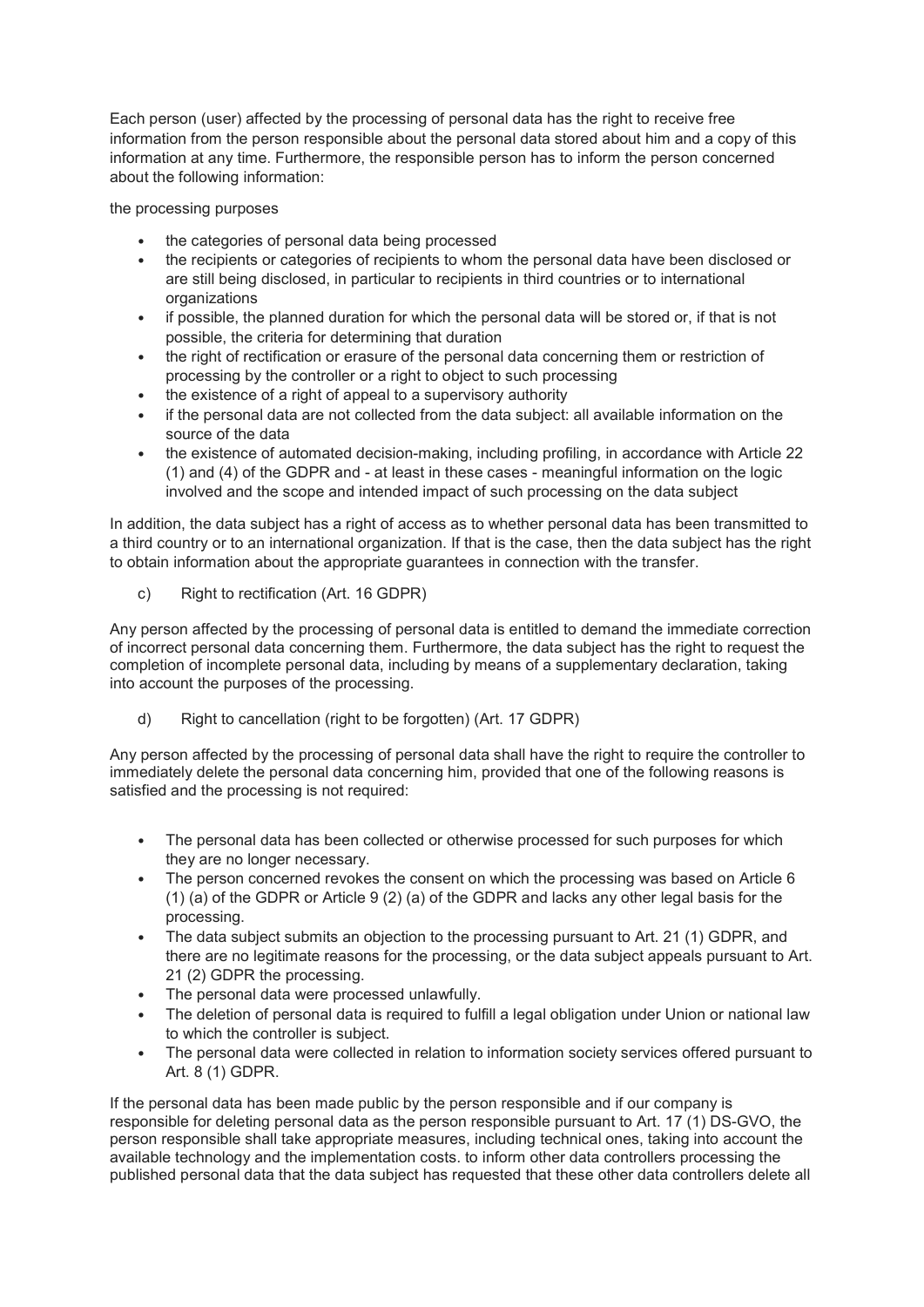links to such personal data or copies or replications of such personal data, as far as the processing is not necessary.

## e) Right to limit processing (Art. 18 GDPR)

Any person affected by the processing of personal data shall have the right to require the controller to restrict the processing if any of the following conditions apply:

- The accuracy of the personal data is contested by the data subject for a period of time that enables the person responsible to verify the accuracy of the personal data.
- The processing is unlawful, the data subject refuses to delete the personal data and instead requests the restriction of the use of personal data.
- The data controller no longer needs the personal data for processing purposes, but the data subject requires them to assert, exercise or defend their rights.
- The person concerned has objection to the processing according to Art. 21 (1) GDPR and it is not yet clear whether the legitimate reasons of the person responsible outweigh those of the person concerned.
- f) Data transferability (Art. 20 GDPR)

Any person affected by the processing of personal data shall have the right to receive in a structured, common and machine-readable format personal data relating to him / her provided to a controller by the data subject. It also has the right to transfer this data to another person responsible without hindrance by the controller to whom the personal data was provided, provided that the processing is based on the consent pursuant to Article 6 (1) (a) of the GDPR or Article 9 (1) (b) 2 (a) of the GDPR or on a contract pursuant to Article 6 (1) (b) of the GDPR and processing by means of automated processes, unless the processing is necessary for the performance of a task of public interest or in the exercise of public authority, which has been assigned to the responsible person.

Furthermore, in exercising their right to data portability under Article 20 (1) of the GDPR, the data subject has the right to obtain that the personal data are transmitted directly from one controller to another, insofar as this is technically feasible and if so this does not affect the rights and freedoms of others.

g) Right to object (Art. 21 GDPR)

Any person affected by the processing of personal data shall have the right, at any time and for reasons arising from his or her particular situation, to prevent the processing of personal data relating to them pursuant to Article 6 (1) (e) or (f) of the GDPR, Objection. This also applies to profiling based on these provisions.

In the event of an objection, the controller will no longer process the personal data unless we can prove that there are compelling legitimate grounds for processing that outweigh the interests, rights and freedoms of the data subject, or the processing is for the purpose of enforcing, pursuing or defending the data legal claims.

If the controller processes personal data in order to conduct direct mail, the data subject has the right to object at any time to the processing of personal data for the purposes of such advertising. This also applies to the profiling, as far as it is associated with such direct mail. If the data subject objects to processing for direct marketing purposes, the person responsible will no longer process the personal data for these purposes.

In addition, the data subject has the right, for reasons arising from their particular situation, to object against the processing of personal data relating to them, for the scientific or historical research purposes or for statistical purposes pursuant to Art. 89 (1) GDP, unless such processing is necessary to fulfill a public interest task.

The user is also free, in the context of the use of information society services, notwithstanding Directive 2002/58 / EC, to exercise his right of opposition by means of automated procedures using technical specifications.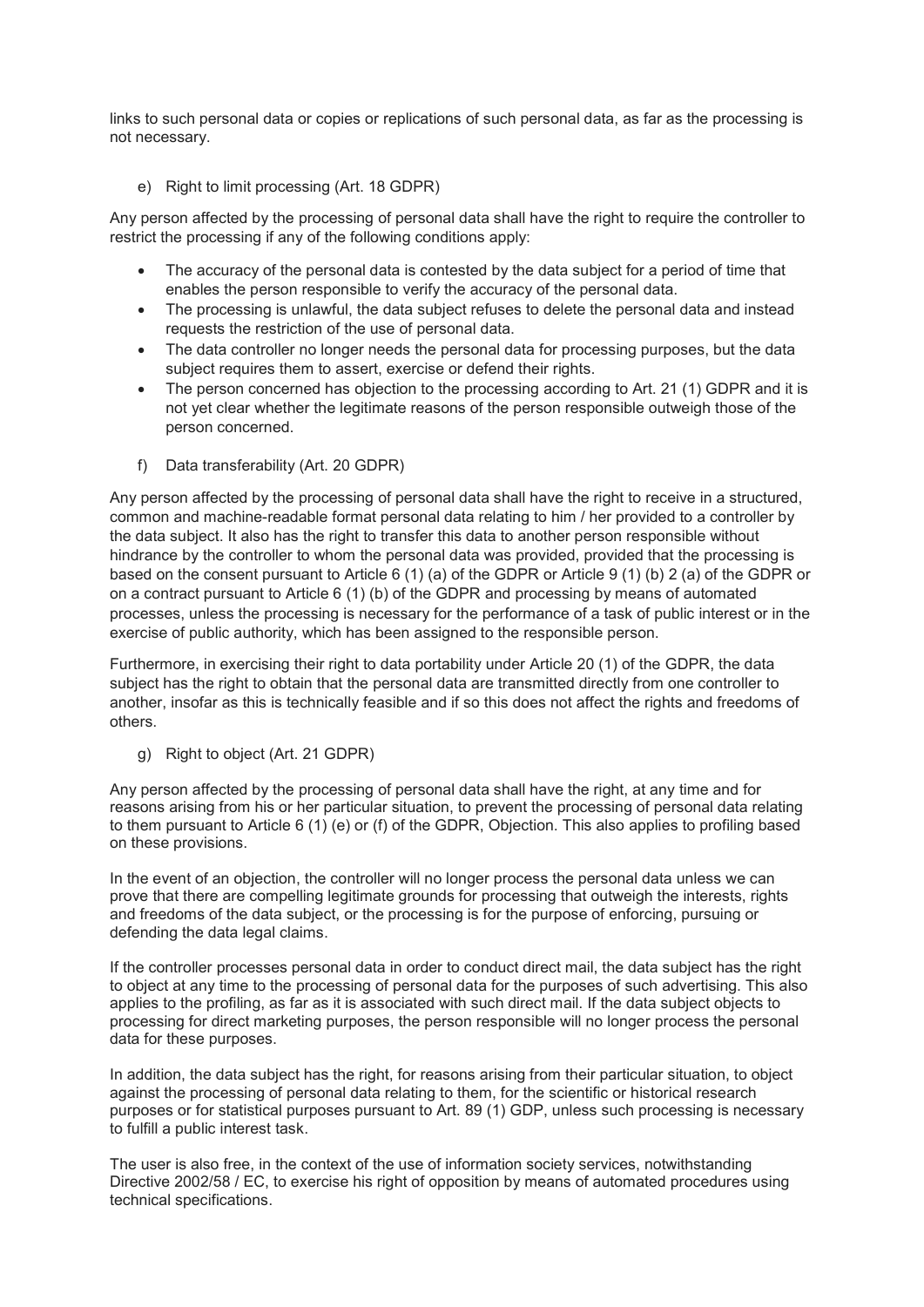h) Automated decisions in individual cases including profiling (Art. 22 GDPR)

Any person concerned by the processing of personal data shall have the right not to be subject to a decision based solely on automated processing, including profiling, which has a legal effect or similarly appreciably affects it, unless Decision (1) is not necessary for the graduation or fulfillment of the contract between the person affected and the controller or (2) is permissible under Union or Member State legislation to which the controller is subject, and where such legislation provides for appropriate measures to safeguard the rights and freedoms, and the legitimate interests of the data subject or (3) with the express consent of the data subject.

If the decision (1) is required for the conclusion or performance of a contract between the data subject and the controller or (2) is made with the express consent of the data subject, the controller shall take reasonable measures to safeguard the rights and freedoms and the legitimate interests the person concerned, including at least the right to obtain the intervention of a person by the controller, to express his / her own position and to challenge the decision.

i) Right to revoke a data protection consent

Any person affected by the processing of personal data has the right to withdraw consent to the processing of personal data at any time.

# 3. Cookies

The internet pages partly use so-called cookies. Cookies do not harm your computer and do not contain viruses. Cookies serve to make our offer more user-friendly, effective and secure. Cookies are small text files that are stored on your computer and stored by your browser.

Most of the cookies we use are so-called "session cookies". They are automatically deleted after your visit. Other cookies remain stored on your device until you delete them. These cookies allow us to recognize your browser the next time you visit.

You can set your browser so that you are informed about the setting of cookies and cookies only in individual cases allow, the acceptance of cookies for certain cases or generally exclude and activate the automatic deletion of cookies when closing the browser. Disabling cookies may limit the functionality of this website.

# 4. Data processing when using PMS systems (widgets)

Widgets of the company zadego GmbH (easybooking) may be implemented on these pages.

zadego GmbH Tschamlerstraße 4 6020 Innsbruck Austria

It concerns the offerer to a PMS system, which represents the offerer of the hotel software of the responsible person.

Depending on the tourism business, the widgets can be the following:

- request form
- booking mask
- small search (request, booking)
- category view
- room view
- packages widget
- price overview
- price comparison
- availability calendar
- online check-in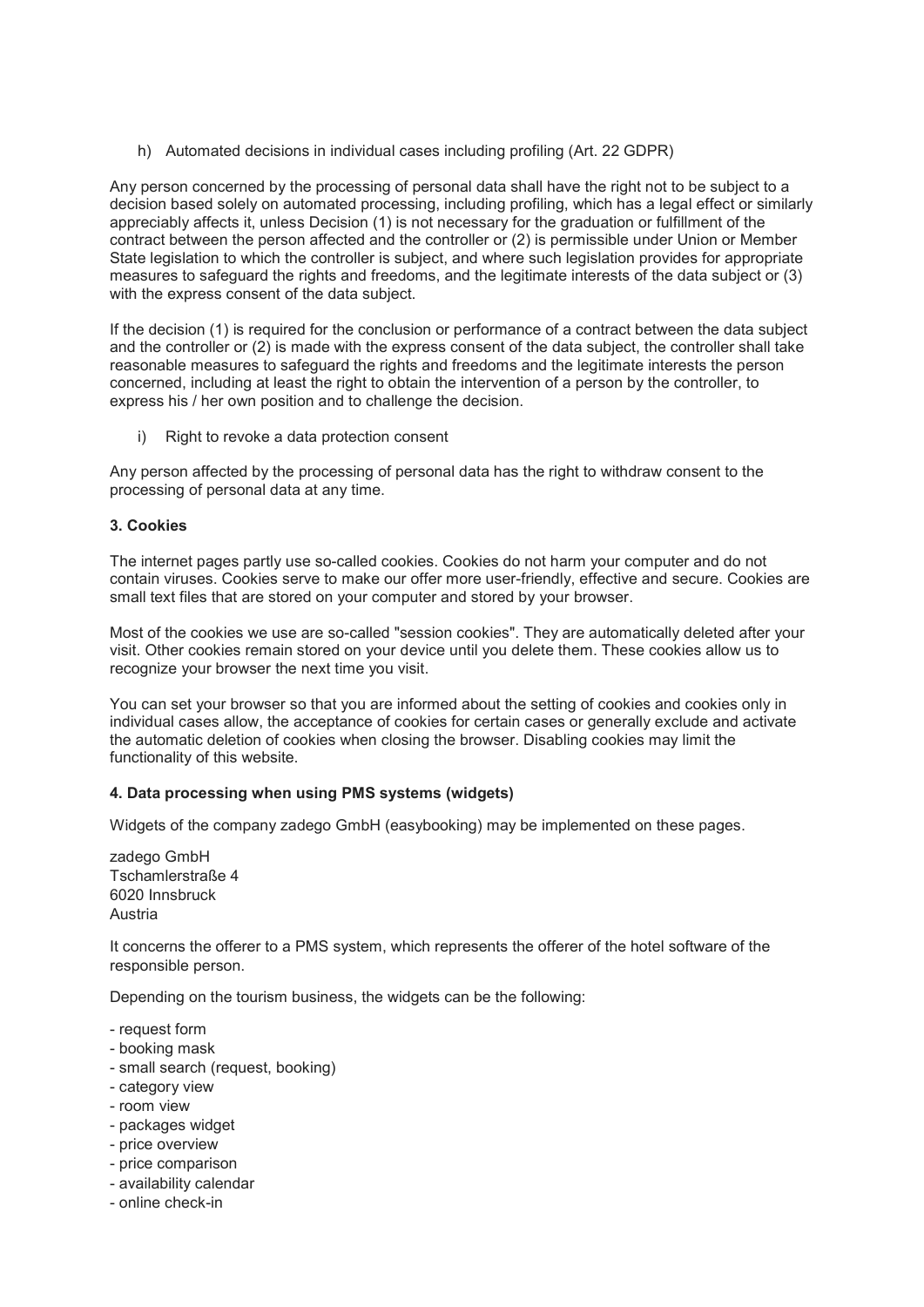### a. General information

In order to be able to edit your request or booking, it is necessary that the data you have provided to the person responsible are being processed.

The person responsible as mentioned above and the zadego GmbH, (both together also called "provider") are in a contractually regulated business relationship. The person in charge receives his hotel management or booking software from zadego GmbH.

There will be a transfer of the personal data you have provided to the Administration System and to companies in business relationship with the Management System. This transfer takes place in particular at o.g. Landlords, if necessary, also to tourism associations, reporting providers, payment providers and other companies that are connected to a management system and / or a landlord and must be used to fulfill post-contractual obligations.

The use of personal information by providers is governed by applicable law and the consent you have given us to use your information.

### b. Collection of data

In the context of a request or booking at the tourism business, you announce the relevant data for carrying out the same. These are usually the following:

- first and last name
- e-mail address
- address
- telephone
- payment details (bank details, credit card details)
- birth dates (to identify children)

These data are collected only to the extent permitted by law and only with your consent and through your active participation. Insofar as the consent is electronically declared in the context of the services, the legal information obligations are taken into account and this approval is recorded by suitable technical systems.

#### c. Purpose of this data processing

The person responsible will process your personal data in this context for the following purposes:

- tenders
- online check-in
- fulfillment of reporting obligations
- payment processing
- accounting

If in one of these widgets an input of personal data is required (contact information, e-mail, data of the desired stay in our house), this is always done on a voluntary basis and only for the purpose of your desire to make a corresponding offer.

If no contractual relationship is established between the parties (there is thus no stay in the operation of the person in charge), the data of the person concerned will be automatically deleted from the systems immediately. In individual cases, statutory storage and deletion periods must be observed.

#### 5. Registration requirement

The person in charge is obliged, under the respective applicable reporting law, to register all guests resident with the person responsible with the data specified in the Registration Act. This affects, among other things, the following data:

- surname
- name of accompanying persons
- date of birth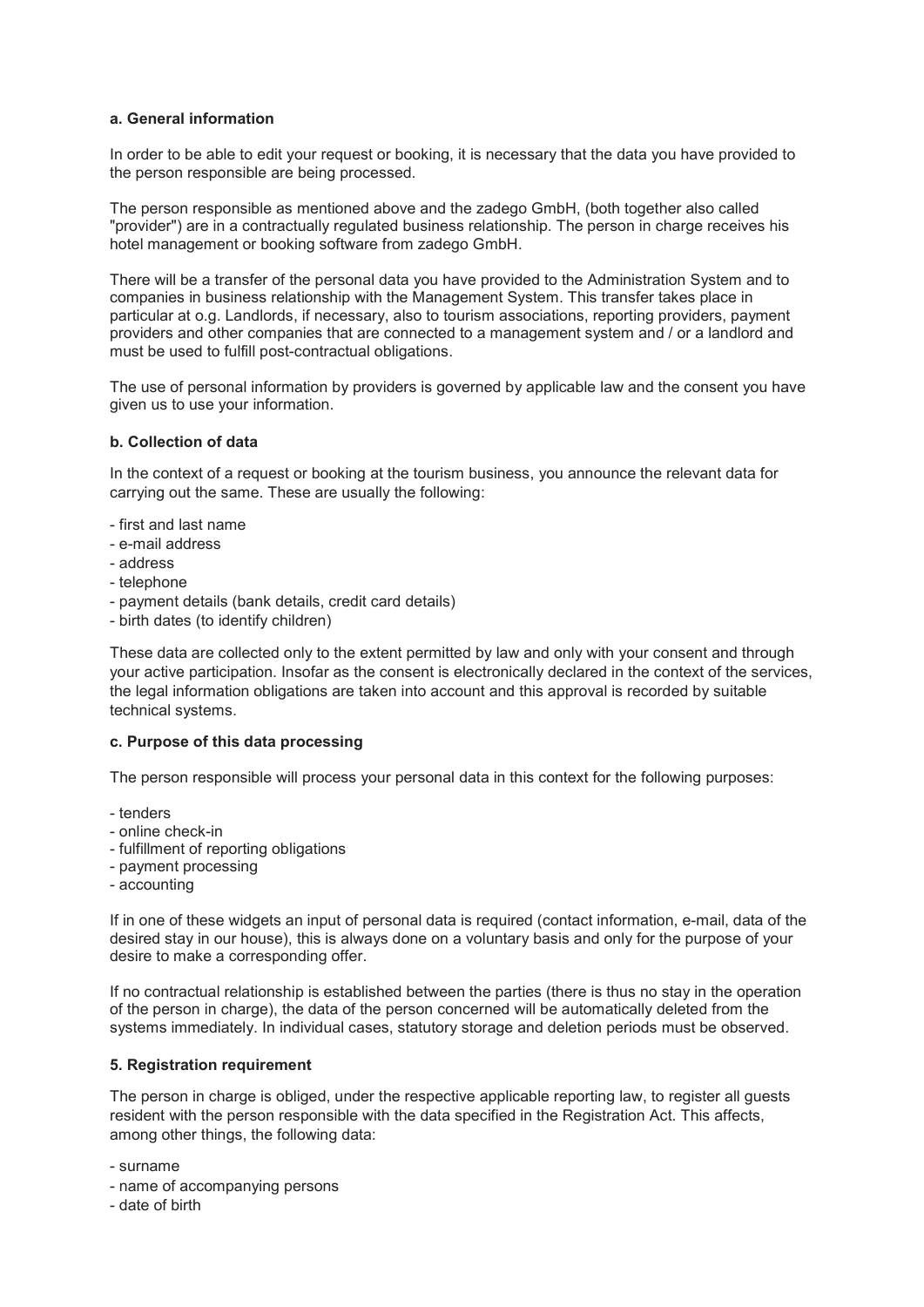- gender
- nationality
- country of origin
- address
- travel document (type, number, date of issue, issuing authority, state)
- date of the travel period

## a. Guest directory

According to a legal obligation, the person responsible has to lead all guest data transmitted to him for a booking in a so-called guest directory. This guest directory is subject to the automatic deletion and anonymization periods stored in the system. The providers provide suitable technical and organizational measures to store personal data in the system in accordance with the law. In individual cases, legally prescribed storage and retention periods must be observed and noted. The storage periods set are valid, as long as the data concerned are not processed for any other purposes mentioned in this privacy policy.

The guest directory is managed electronically by the responsible person, whereby the data is forwarded to zadego GmbH. In this case, zadego GmbH acts as a processor, as it stores the data on your servers. A transfer to a third country is not without prior information to those affected.

### 6. SSL encryption

This site uses SSL encryption for security reasons and to protect the transmission of sensitive content, such as the requests you send to us as the site operator. You can recognize an encrypted connection by changing the address line of the browser from "http: //" to "https: //" and the lock symbol in your browser line.

If SSL encryption is enabled, the data you submit to us can not be read by third parties.

# 7. Privacy Policy Google Maps

This website uses the Google Maps product of Google Inc. By using this website, you consent to the collection, processing and use of the data collected by Google Inc., its agents and third parties. You can find the terms of use of Google Maps under "Terms of Use of Google Maps".

#### 8. Privacy Policy for the use and use of Google Analytics (with anonymization function)

The responsible person has integrated the component Google Analytics (with anonymization function) on this website. Google Analytics is a web analytics service. Web analysis is the survey, collection and analysis of data about the behaviour of visitors to websites. Among other things, a web analysis service collects data on which website an affected person has come to a website (so-called referrers), which subpages of the website were accessed or how often and for which length of stay a subpage was viewed.

The operating company of the Google Analytics component is Google Inc., 1600 Amphitheater Pkwy, Mountain View, CA 94043-1351, USA.

The responsible person uses the addition " gat. anonymizeIp" for the web analytics via Google Analytics. By means of this addendum, the IP address of the Internet access of the data subject will be shortened and anonymised by Google if the access to our website is from a Member State of the European Union or from another state party to the Agreement on the European Economic Area.

The purpose of the Google Analytics component is to analyze visitor flows on our website. Among other things, Google uses the data and information obtained to evaluate the use of our website, to compile for us online reports showing the activities on our websites, and to provide other services related to the use of our website.

Google Analytics uses a cookie on the information technology system of the person concerned. What cookies are, has already been explained above. By using this cookie Google is enabled to analyze the usage of our website. Each time one of the pages of this website is accessed by the controller and a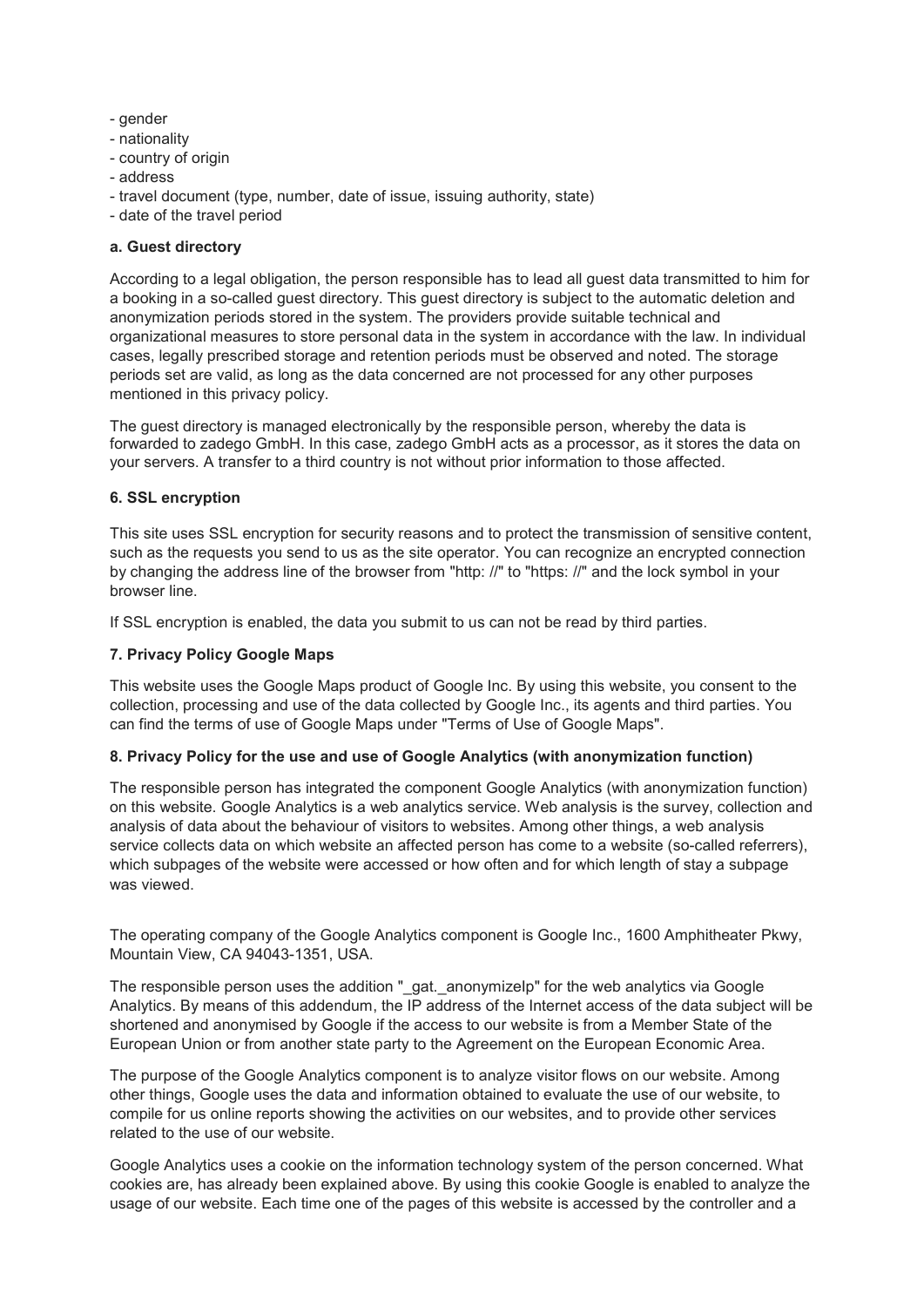Google Analytics component has been integrated, the Internet browser on the information technology system of the person concerned is automatically initiated by the respective Google Analytics component to submit data to Google for online analysis purposes. As part of this technical process, Google will be aware of personal data, such as the IP address of the person concerned, which serve, among other things, Google to track the origin of the visitors and clicks, and subsequently make commission settlements possible.

The cookie stores personally identifiable information, such as access time, the location from which access was made, and the frequency of site visits by the data subject. Each time you visit our website, your personal information, including the IP address of the Internet connection used by the data subject, is transferred to Google in the United States of America. This personal information is stored by Google in the United States of America. Google may transfer such personal data collected through the technical process to third parties.

The affected person can prevent the setting of cookies through our website, as shown above, at any time by means of a corresponding setting of the Internet browser used and thus permanently contradict the setting of cookies. Such a setting of the Internet browser used would also prevent Google from setting a cookie on the information technology system of the person concerned. In addition, a cookie already set by Google Analytics can be deleted at any time via the Internet browser or other software programs. Furthermore, the data subject has the option of objecting to and preventing the collection of the data generated by Google Analytics for the use of this website and the processing of this data by Google. To do this, the person must download and install a browser add-on at https://tools.google.com/dlpage/gaoptout.

This browser add-on informs Google Analytics via JavaScript that no data and information about website visits may be transmitted to Google Analytics. The installation of the browser add-on is considered by Google as a contradiction. If the data subject's information technology system is later deleted, formatted or reinstalled, the data subject must re-install the browser add-on to disable Google Analytics. If the browser add-on is uninstalled or disabled by the data subject or any other person within their sphere of control, it is possible to reinstall or reactivate the browser add-on.

## 9. Trip Advisor

Our website uses plugins from Tripadvisor's Tripadvisor Inc. website. Operator of the pages is the company Tripadvisor Inc., 141 Needham Street, Newton, MA 02464, USA.

You recognize plugins based on the corresponding logos on our website. If you visit one of our pages, containing a Tripadvisor plug-in, a connection to Tripadvisor's servers will be established. This service therefore receives the information that you have visited our site with your IP address.

For information about the purpose and scope of the data collection and the further processing and use of the data by TripAdvisor, as well as your rights and options for privacy protection, please refer to TripAdvisor's privacy policy: http://www.tripadvisor.de/pages/privacy.html

#### 10. HolidayCheck Widget

This page includes a widget from HolidayCheck for the purpose of displaying reviews. Provider is:

HolidayCheck AG Railway 8 8598 Bottighofen **Switzerland** 

(http://www.holidaycheck.de/impressum)

To use the functions of the HolidayCheck widget, it is necessary to save your IP address. This information is usually transmitted to a server of HolidayCheck in Switzerland and stored there. The provider of this site has no influence on this data transfer.